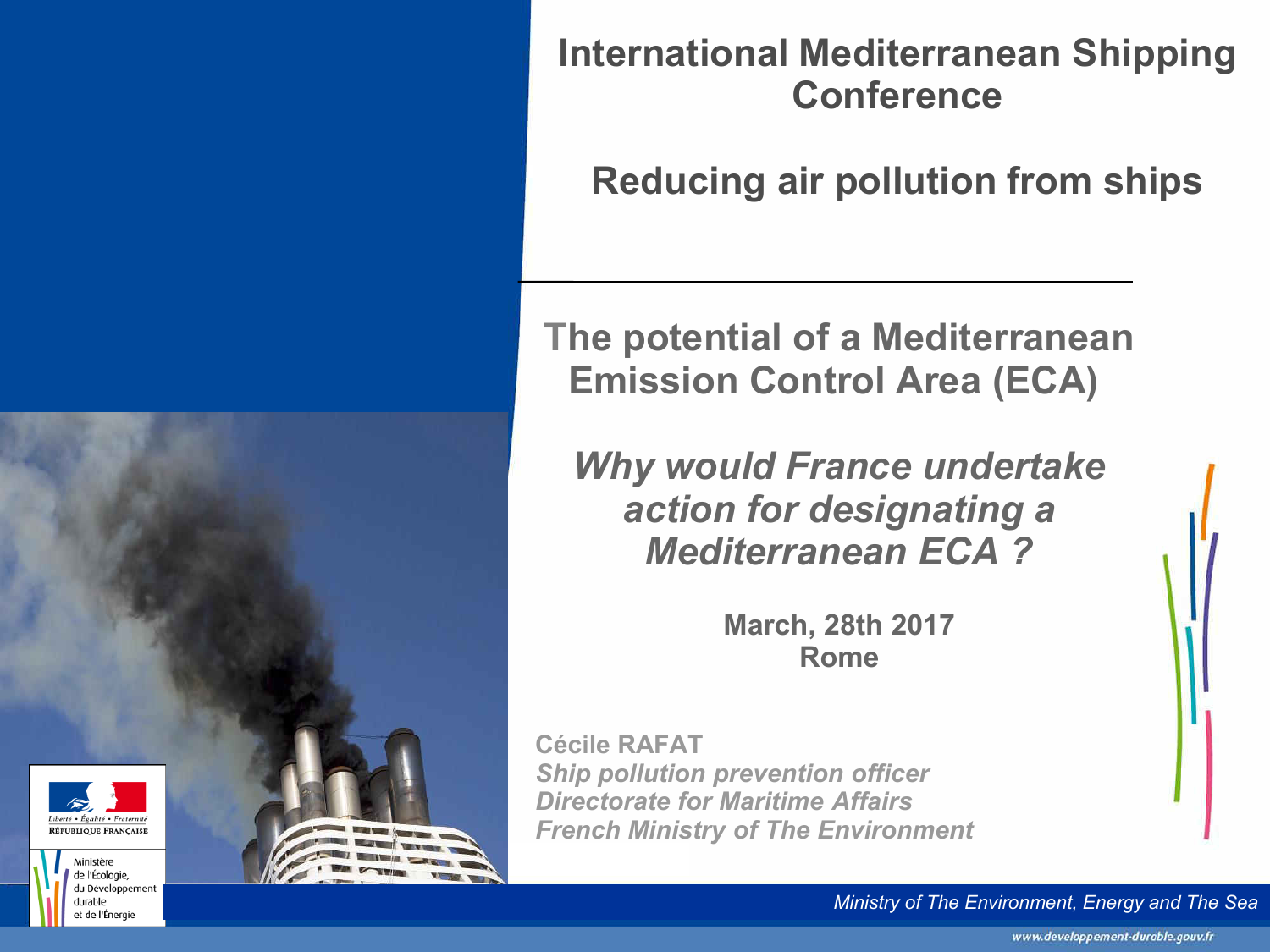# **France Strategic location and experience on implementing SOx regulations**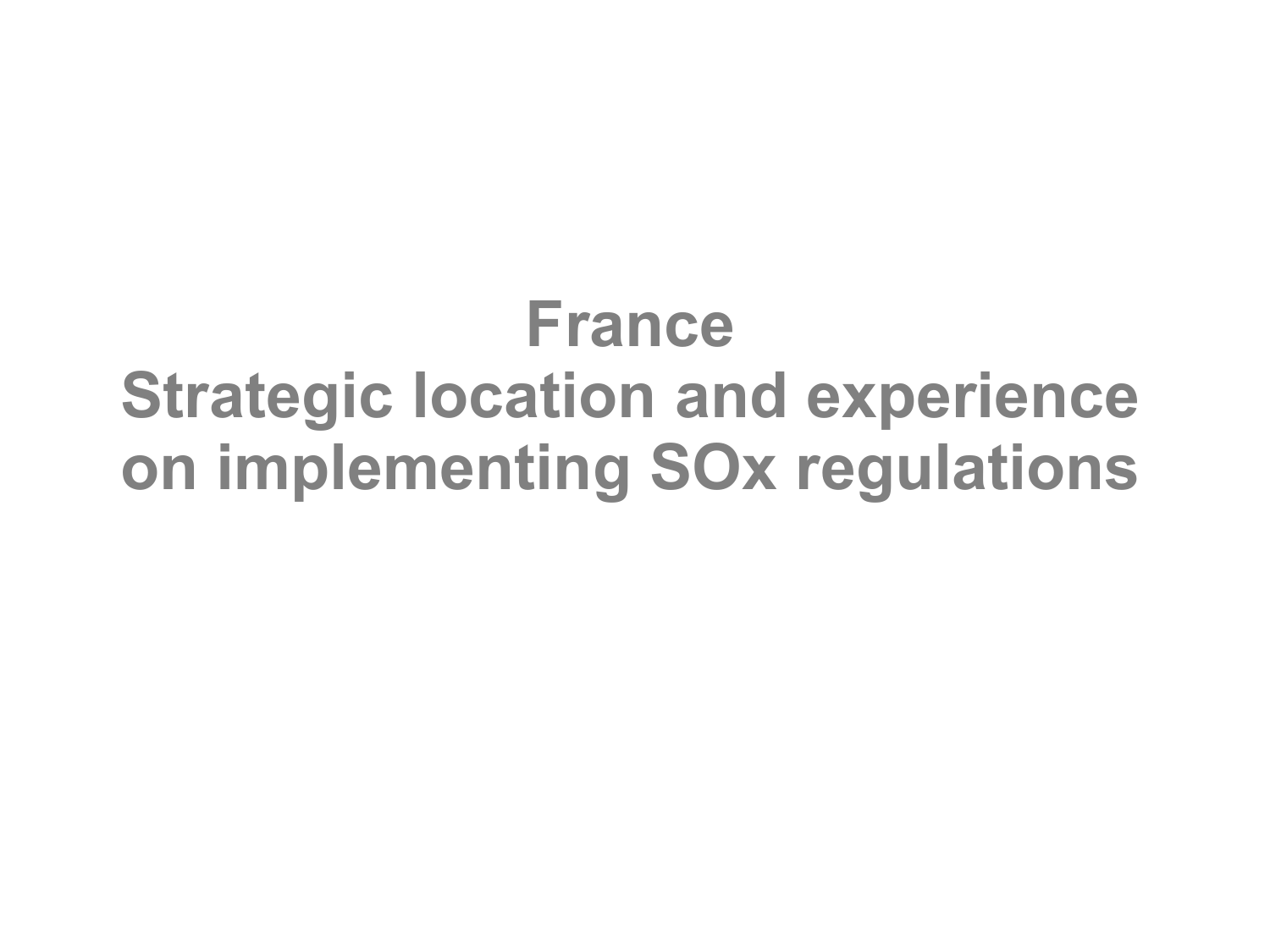## **Strategic location**  Various and large coastlines coastlines within and outside SECA



Coastlines outside SECA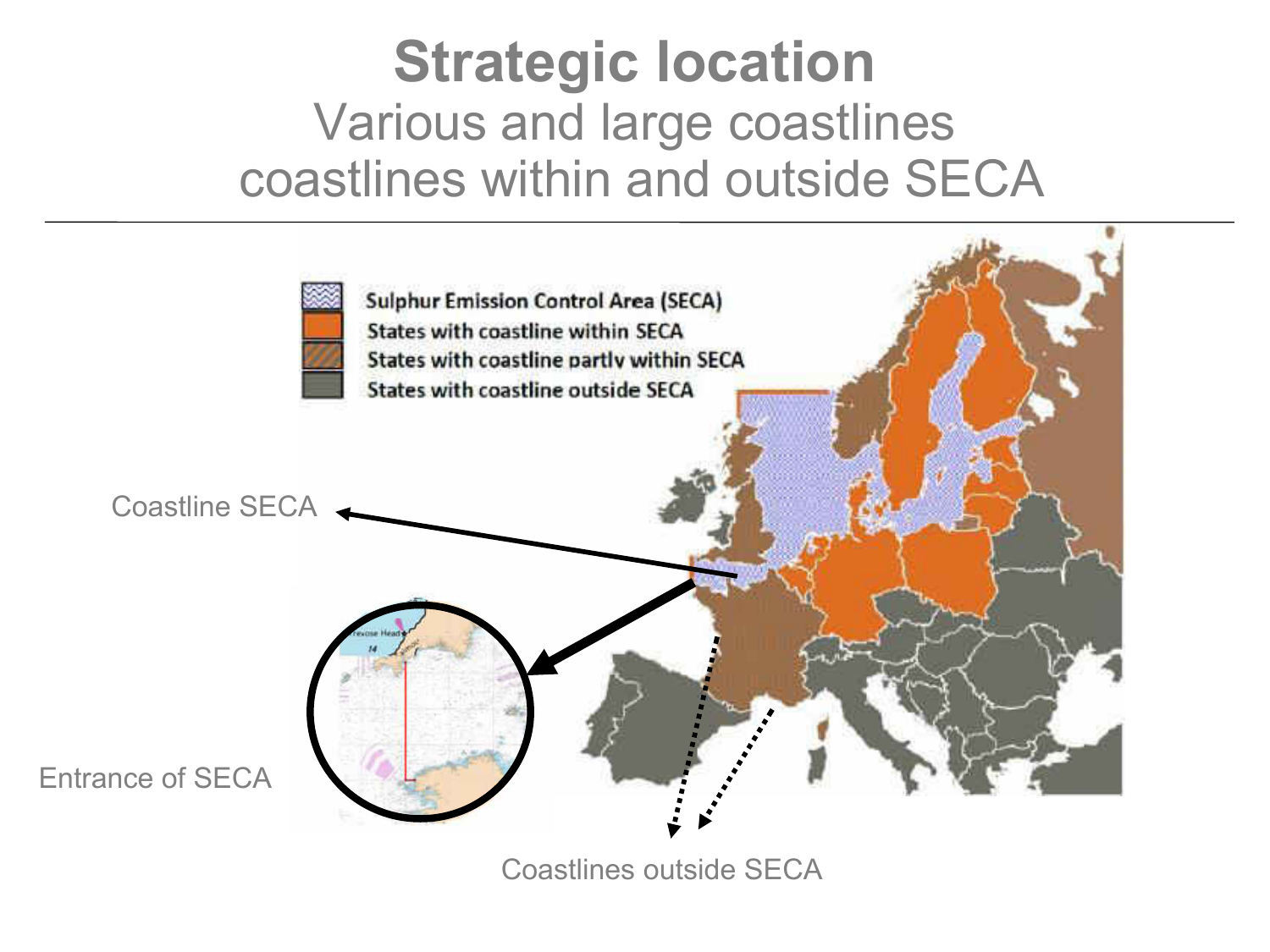# **Strategic location and experience on 0,1 %**

## **Coastline within SECA**

### **English Channel-North Sea** :

 **0,1 %** of sulphur content for ships sailing in the SECA area since 2015

## **Coastlines outside SECA**

#### **Atlantic-Mediterranean Sea :**

- $-3,5\%$  of sulphur content (0,5 % in 2020)
- $-1,5\%$  of sulphur content for passenger ships (EEZ)
- **0,1 %** of sulphur content at berth when ships being at berth more than 2 hours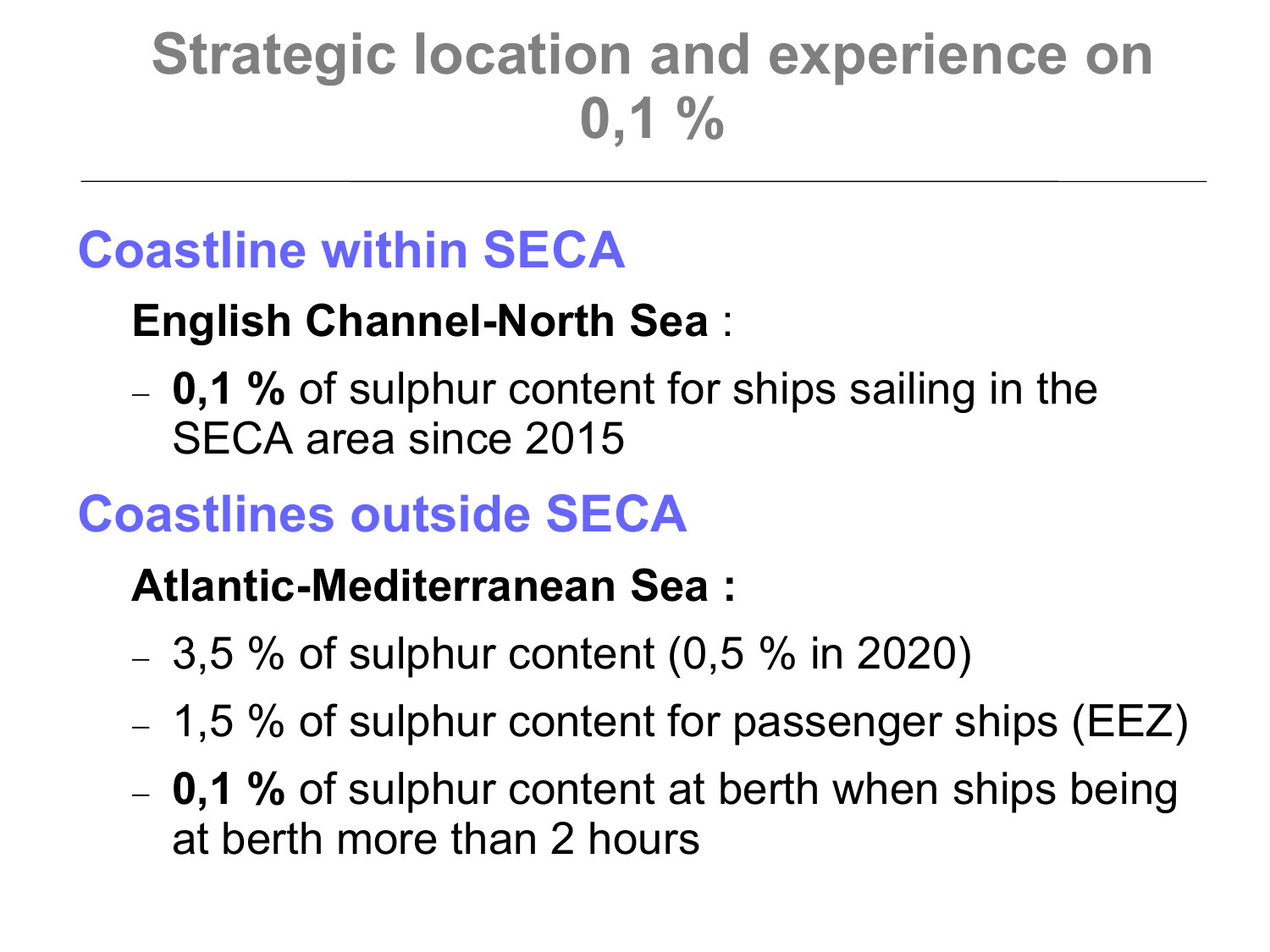# **Application and implementation of sulphur regulations**

(MARPOL VI and EU regulation)

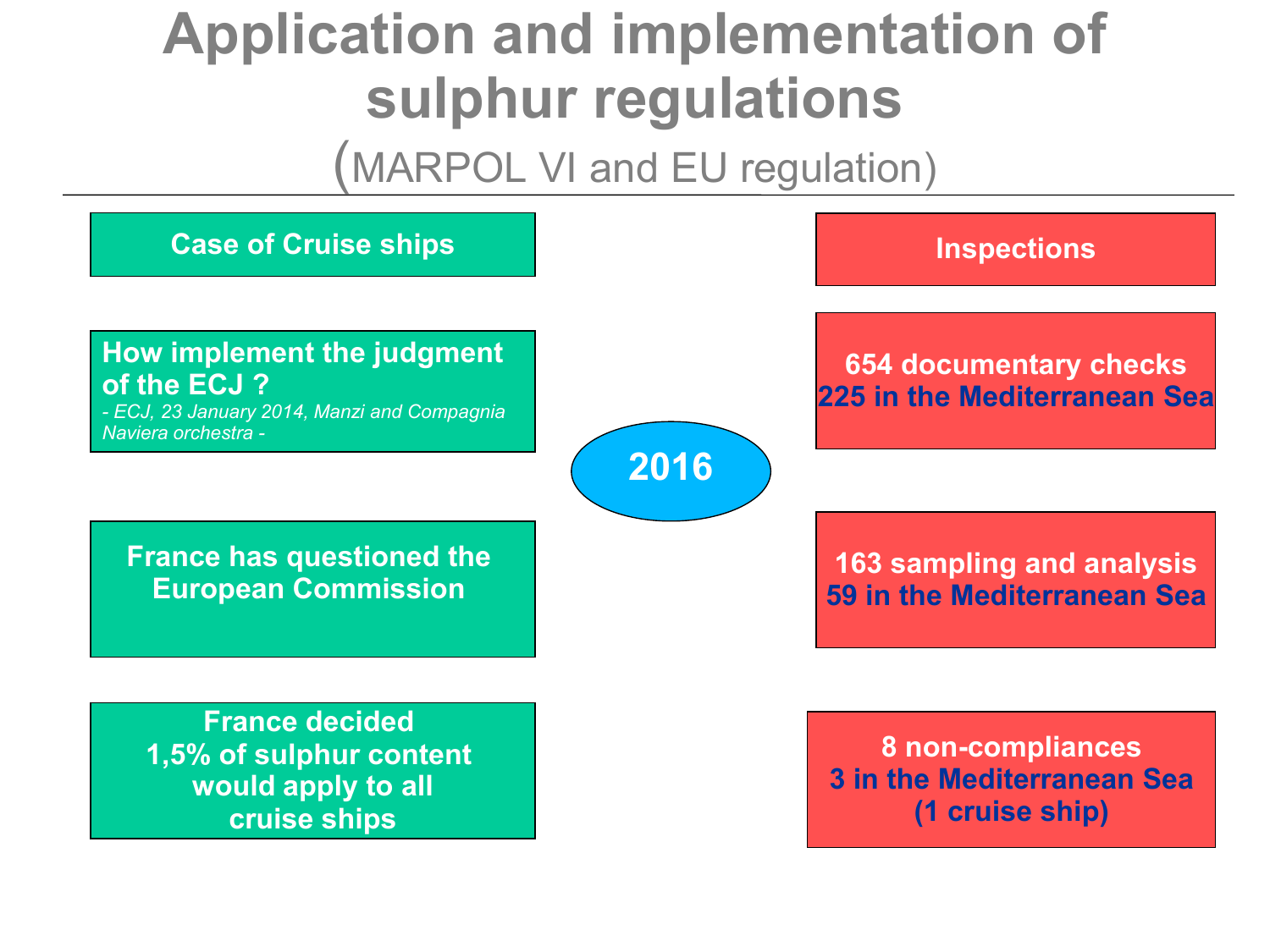# **Working toward more efficient ship monitoring**

# **Remote targeting**

- France has been selected by EMSA for RPAS project (Remotly Piloting Aircraft Systems)
- What's RPAS ?



- A tool for maritime surveillance, pollution monitoring, **emission monitoring**
- An emission measurement tool: Sox ;Co2
- Tests in France are planned for summer or autumn 2017
- Benefits ?
	- Monitoring behaviours at sea
	- Increasing the likelyhood of getting caught of non compliant ships
	- targeting and enhancing Sox inspections by Port State **Control**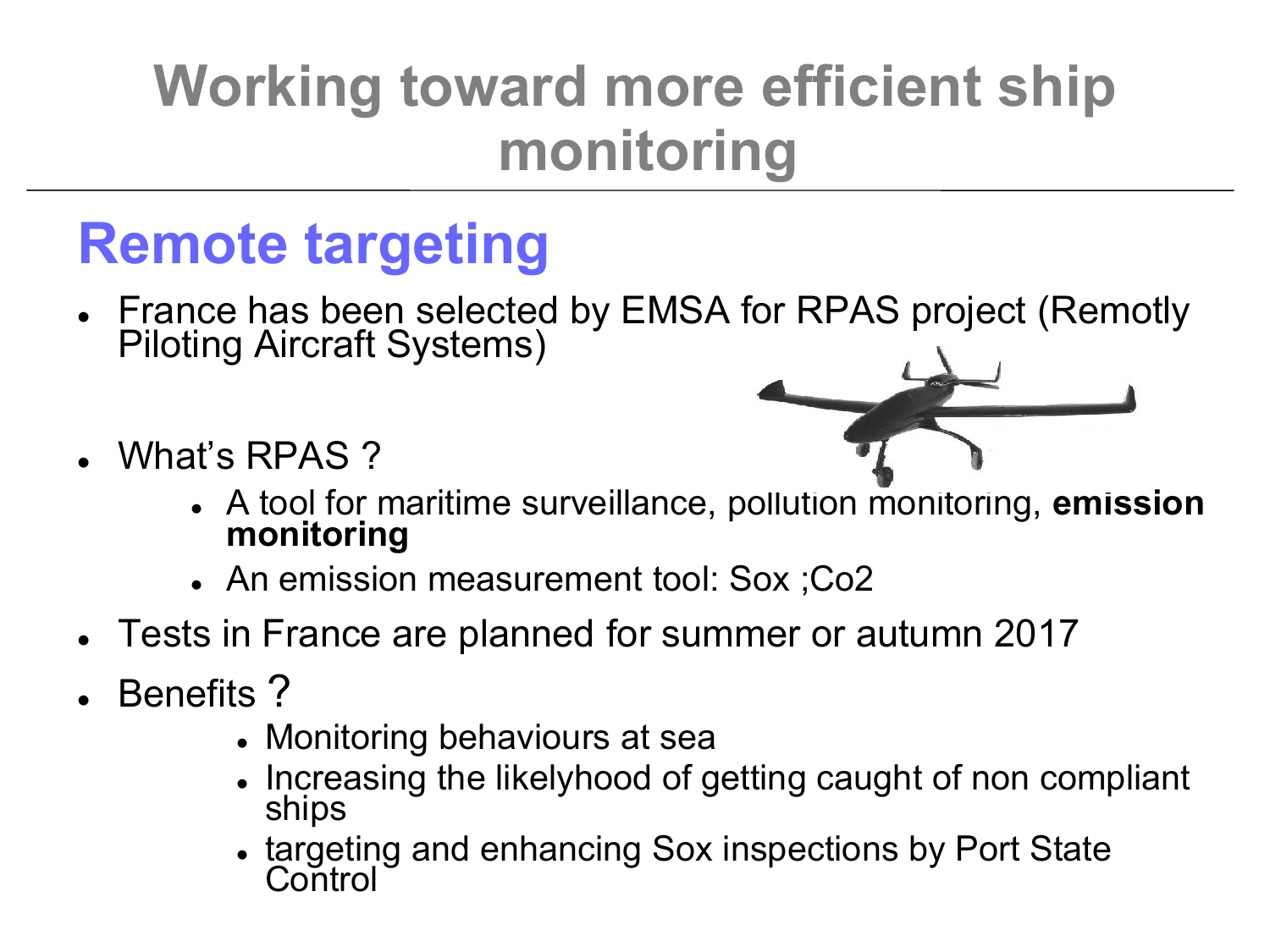# **Working toward more efficient ship monitoring**

### **Fuel calculator**

- France is working on developping a fuel calculator (FC)
- FC is a tool used to control if a ship is compliant when it enters into a SECA area
- Benefits
	- monitoring behaviours at sea
	- Improving information for sanctions, FC is a useful tool for judicial proceeding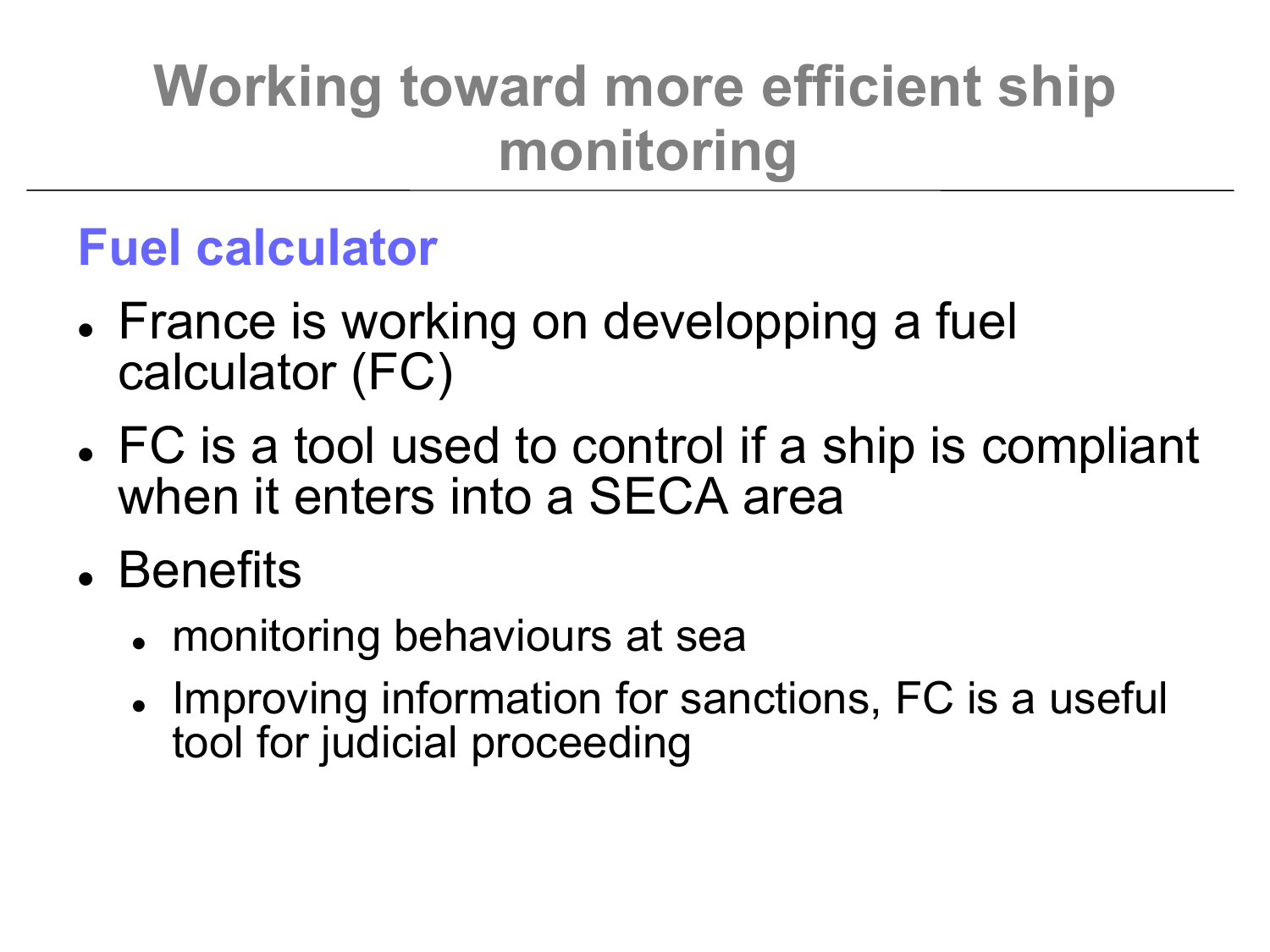# **The French initiative launch of an assessment for a Mediterranean ECA**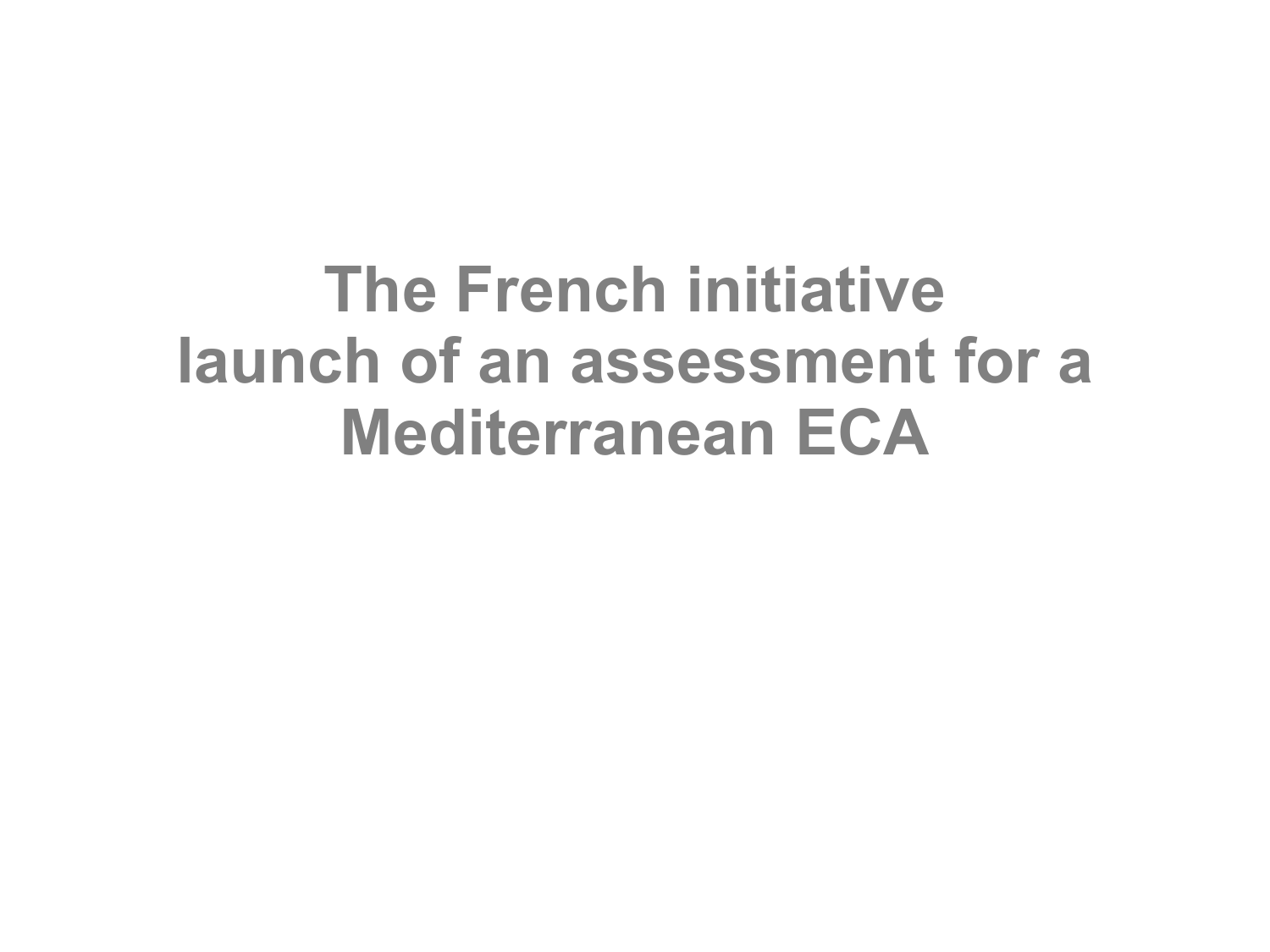# **Political announcements**

### **2016**, Decembrer – COP 22, Marrakech

Monaco 's declaration in favour of a Mediterranean ECA

**2017**, February – International Conference « What solutions for Mediterranean », Paris



France's official announcement for an assessement

**2017**, March – 5th sulphur Committee, EC

Trance's official announcement for an assessement

**2017**, March – Union For Meditarranean



France's official announcement for an assessement

**All funds for the assessment will be provided by France**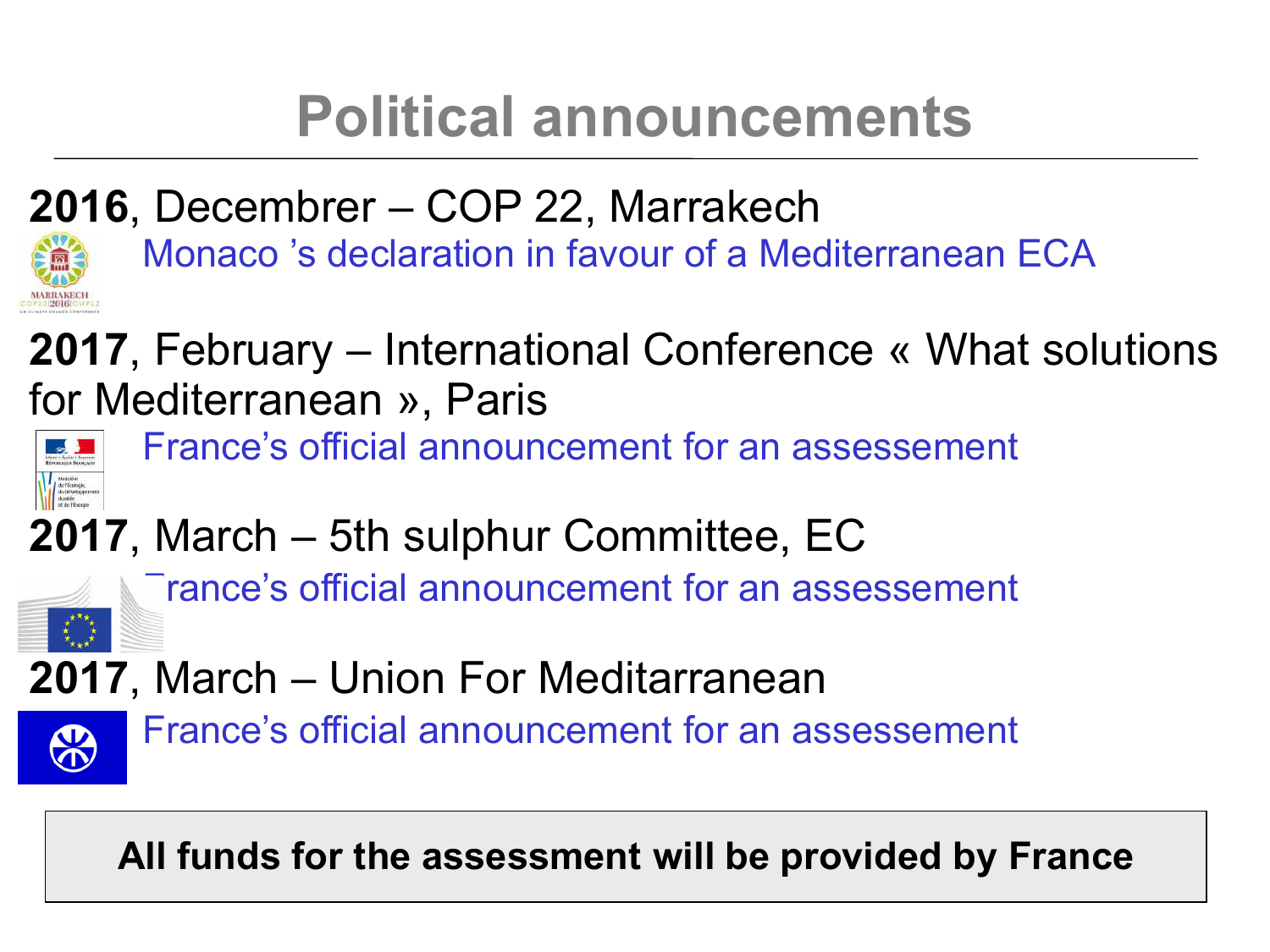# **ECA procedures French capacities**

- Experience :France took part in IMO process for designating ECA
	- English Channel-North Sea NECA (2016): Entry into force on the 1st of january 2021
- Technical Expertise for designating a Mediterranean ECA(following criteria of MARPOL VI)
	- Automatic Identification system (AIS) data analysis
	- Definition of emission factor
	- Meteorological parameters and emissions modeling capabilities (including dispersion)
	- Analysis of the impacts on human health and the environment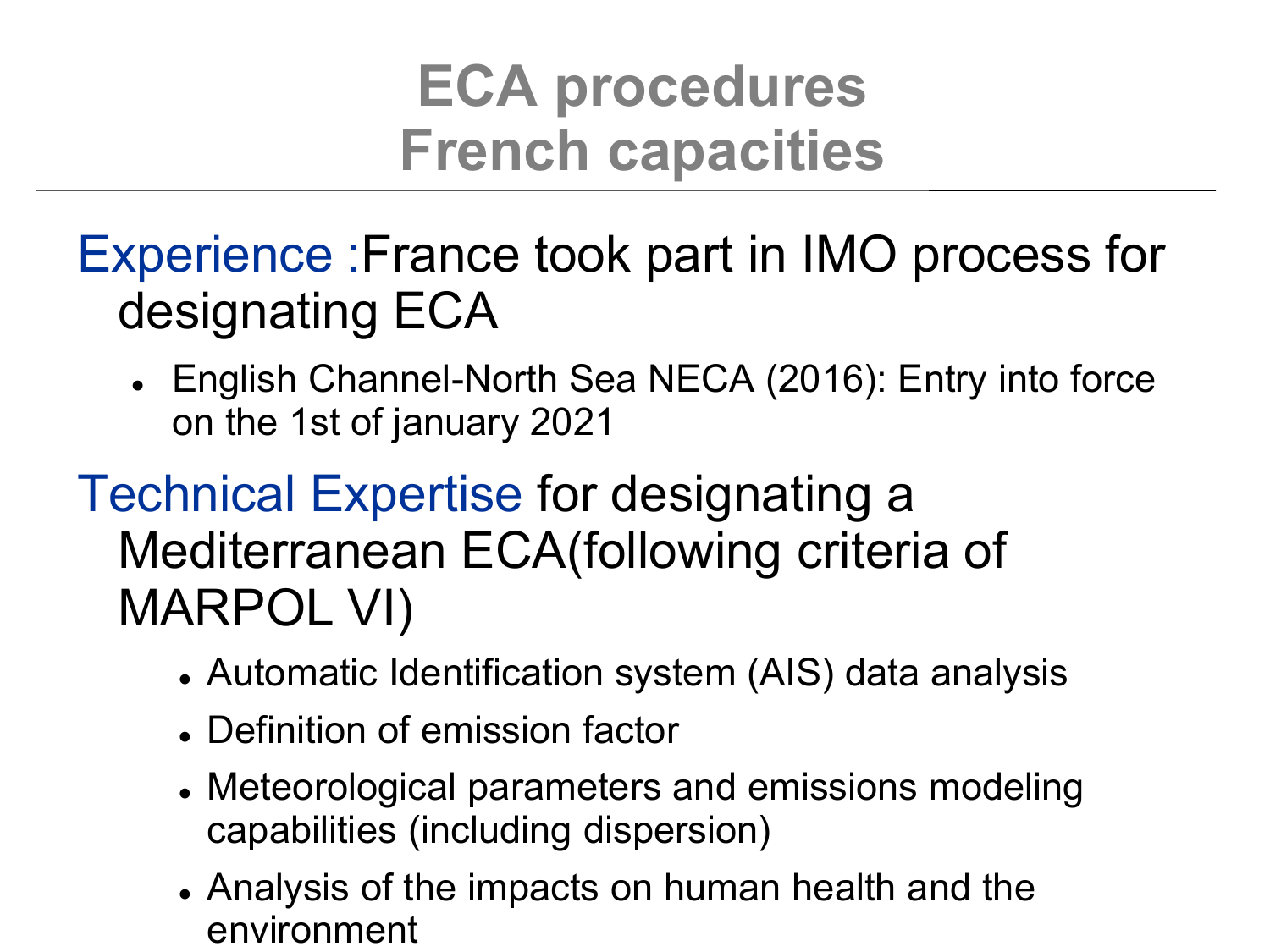# **Other French initiatives**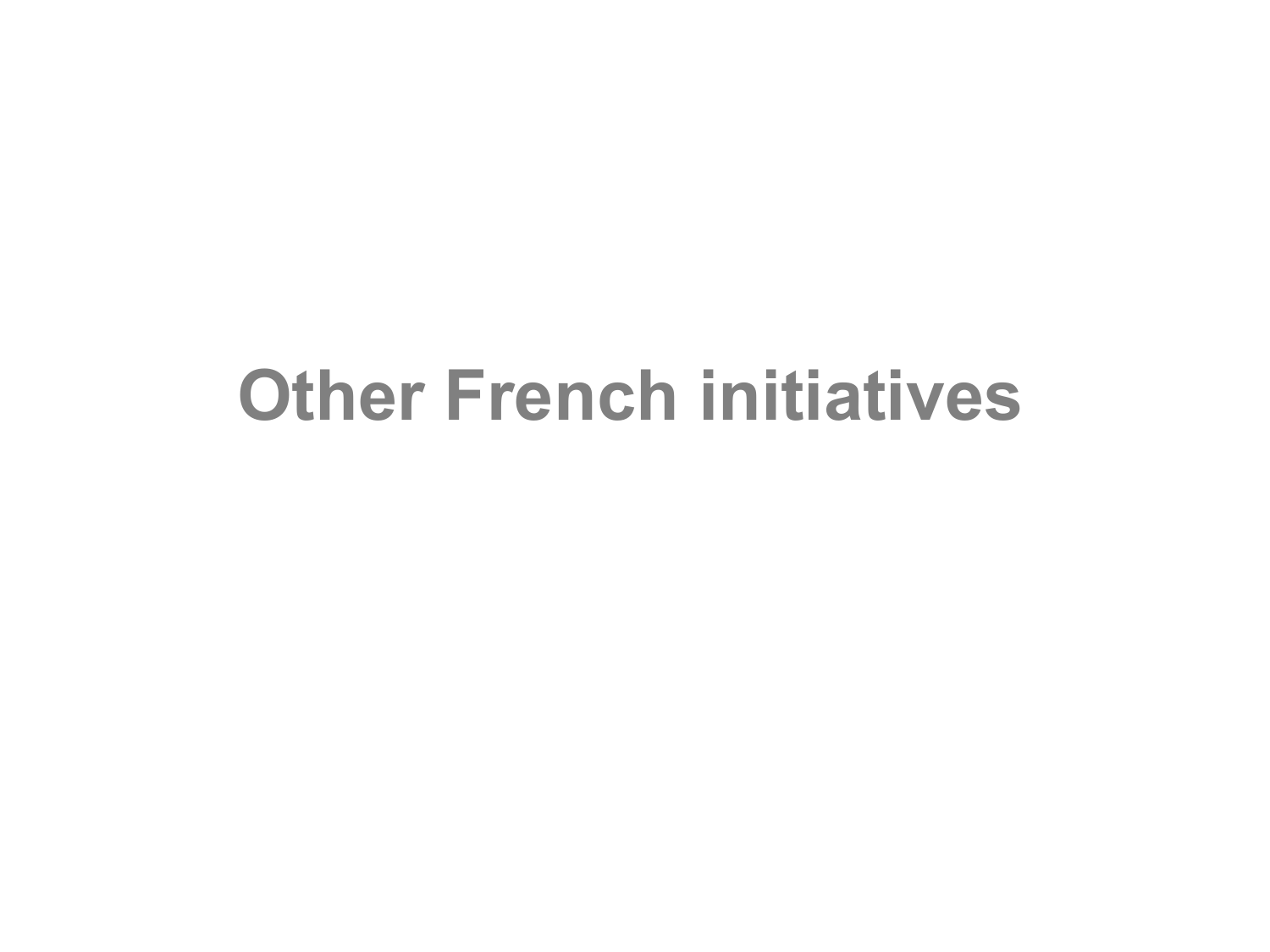# **Working on reducing particulate matter (PM) emissions from ship**



roadmap for actions France could undertake to prevent and reduce PM emissions from ships (consolidation of R&D, proposal for regulation, undertake works at IMO)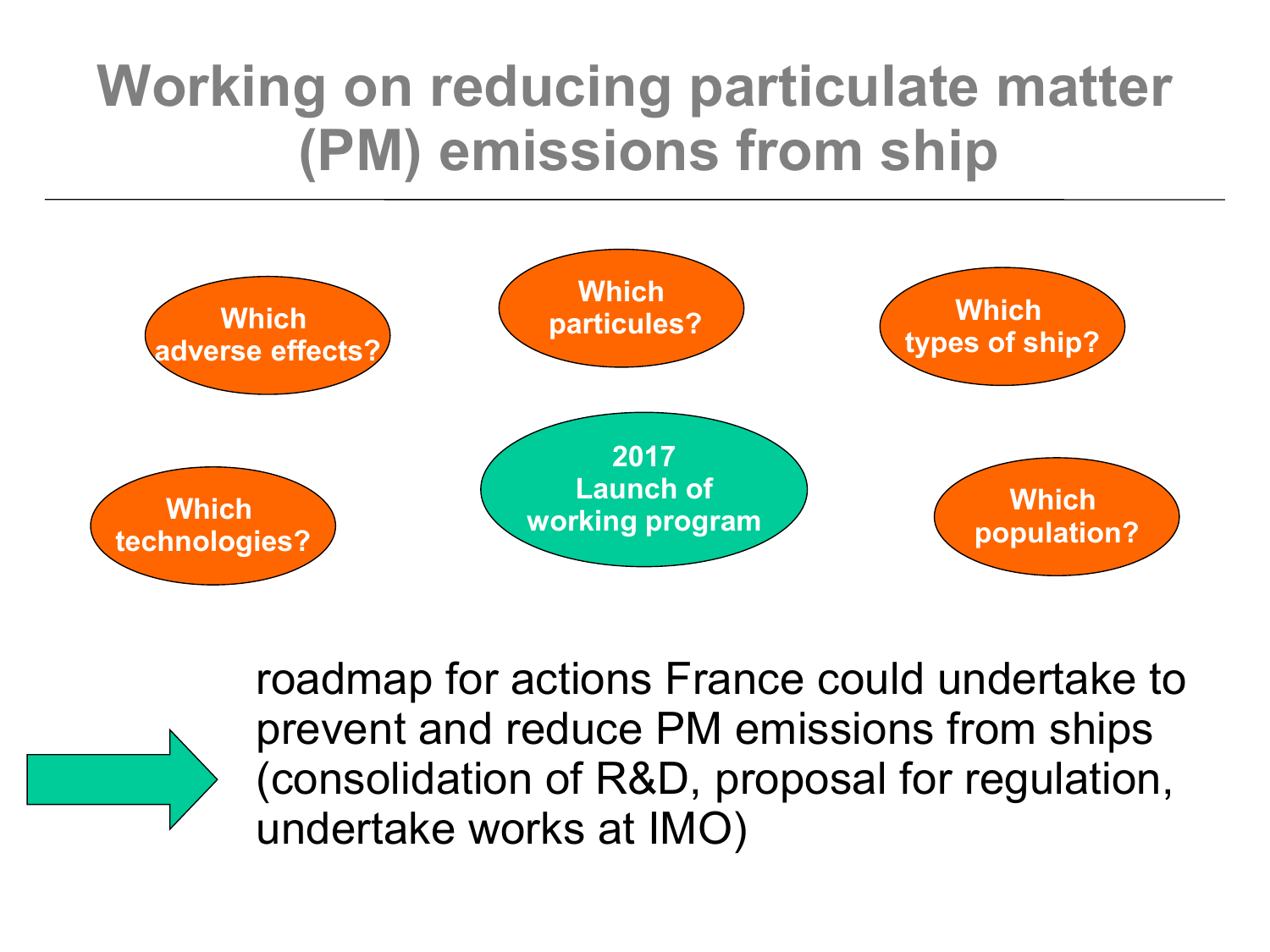# **Working on alternative fuel distribution in Ports**

# **Onshore power supply**

Port of Marseille :

- One terminal is equiped since july 2016
- 3 french ferries can use power supply at berth

Benefits:

- No emission any more at berth (Sox, Nox, PM)
- Reduction of nuisances (onboard,onshore)

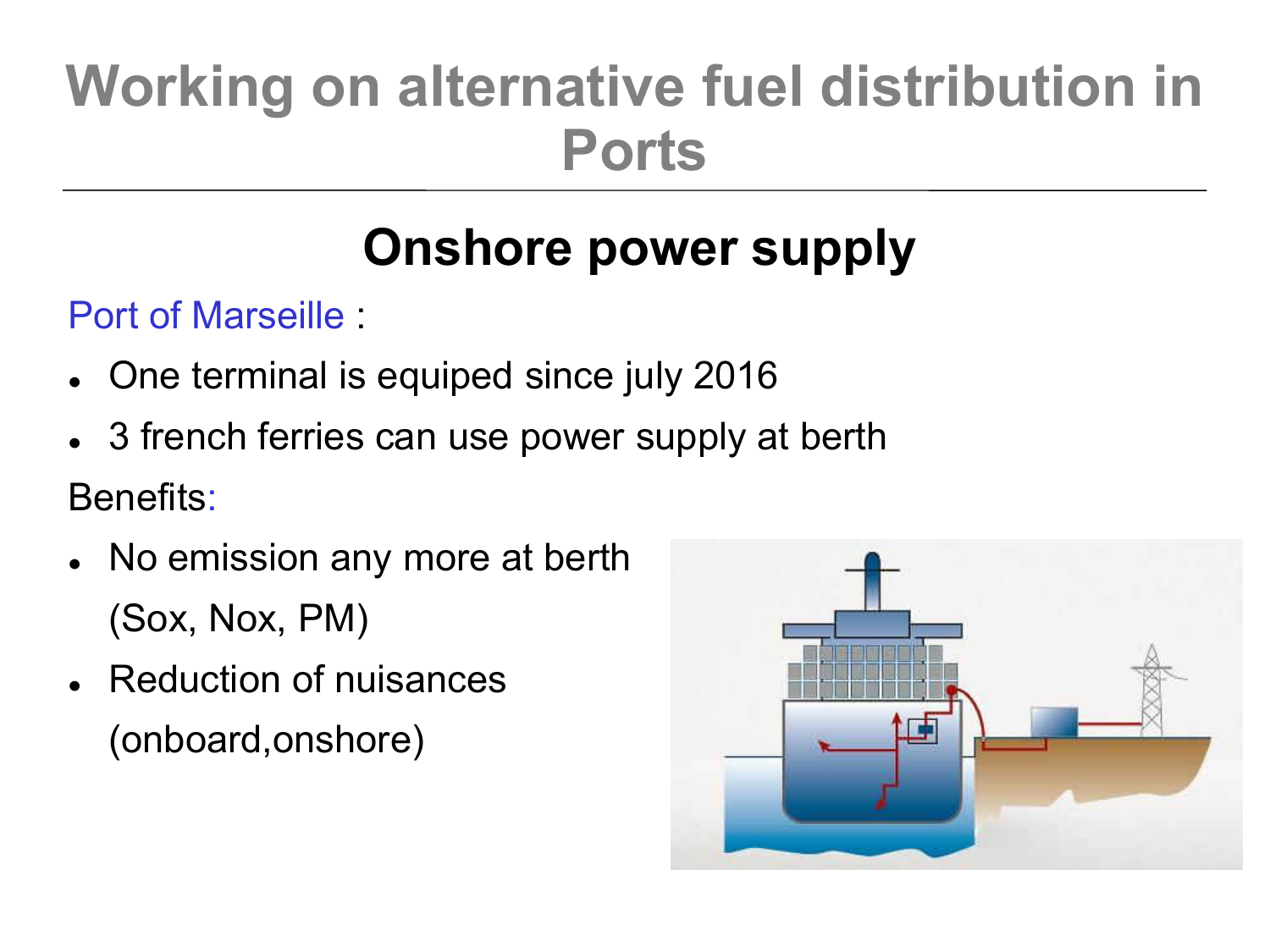# **Working on alternative fuel distribution in Ports**

|                                                        | <b>Onshore power supply</b> |                              |  |
|--------------------------------------------------------|-----------------------------|------------------------------|--|
| <b>Environmental performance expected in Marseille</b> |                             |                              |  |
| equivalent                                             | <b>Cut of</b>               | vehicule                     |  |
| day                                                    |                             | D/R Mrs Aix (64 Kms) / ship/ |  |
| CO <sub>2</sub>                                        | 4 298 T CO2 equivalent/an   | 2051                         |  |
| <b>SO<sub>x</sub></b>                                  | $2.7$ T/an                  |                              |  |
| <b>NOx</b>                                             | 30,9 T/an                   | 40 801                       |  |
| <b>PM</b>                                              | $4,8$ T/an                  | 1935                         |  |
|                                                        | Source Ademe - April 2012   | Source AirPaca -             |  |

*November 2013*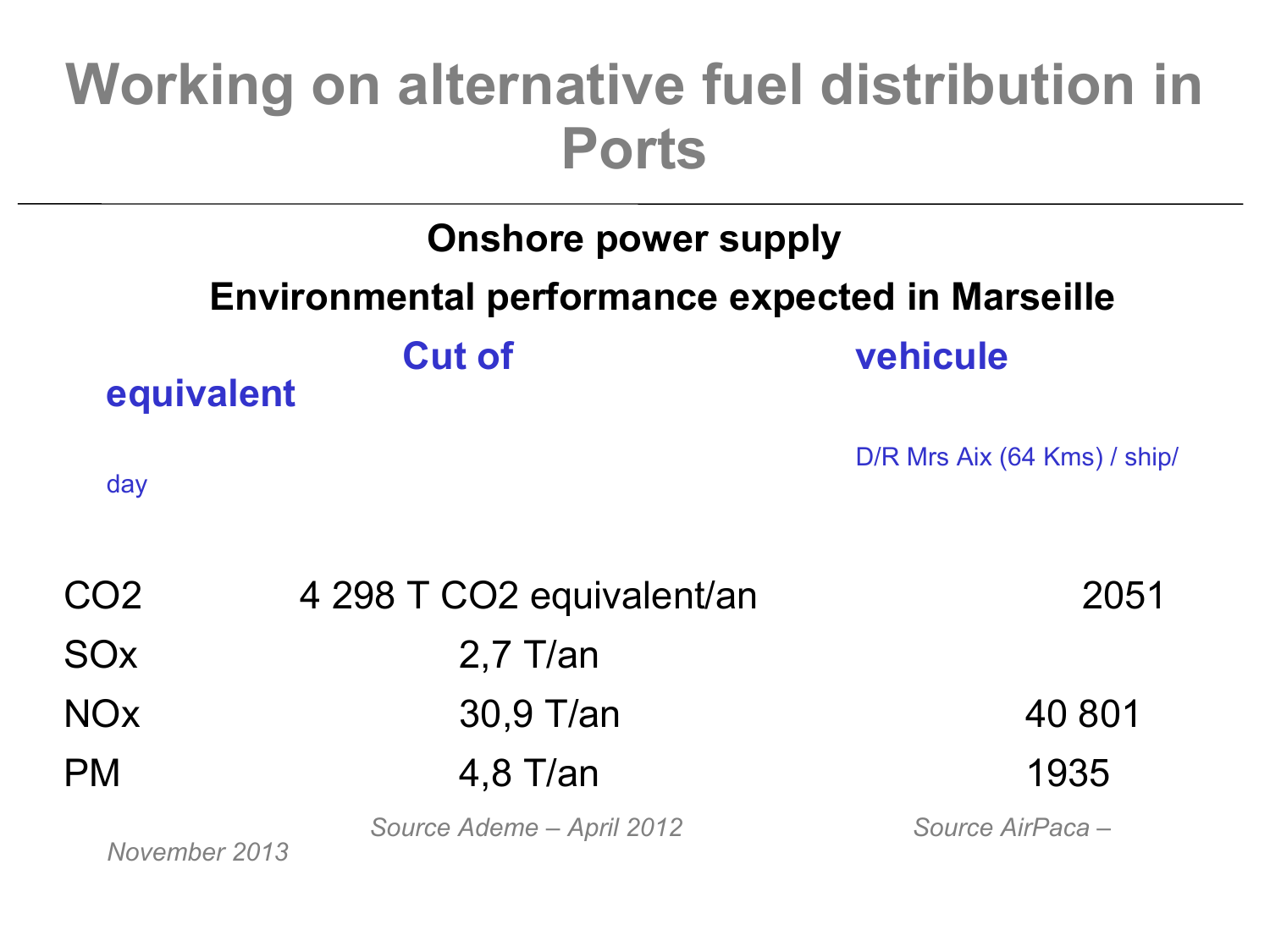# **Working on alternative fuel distribution in Ports**

# **Liquefied natural gas (LNG)**

- National roadmap published in july 2016 for deploying LNG as marine fuel in France
- Projects for refueling infrastructure for LNG